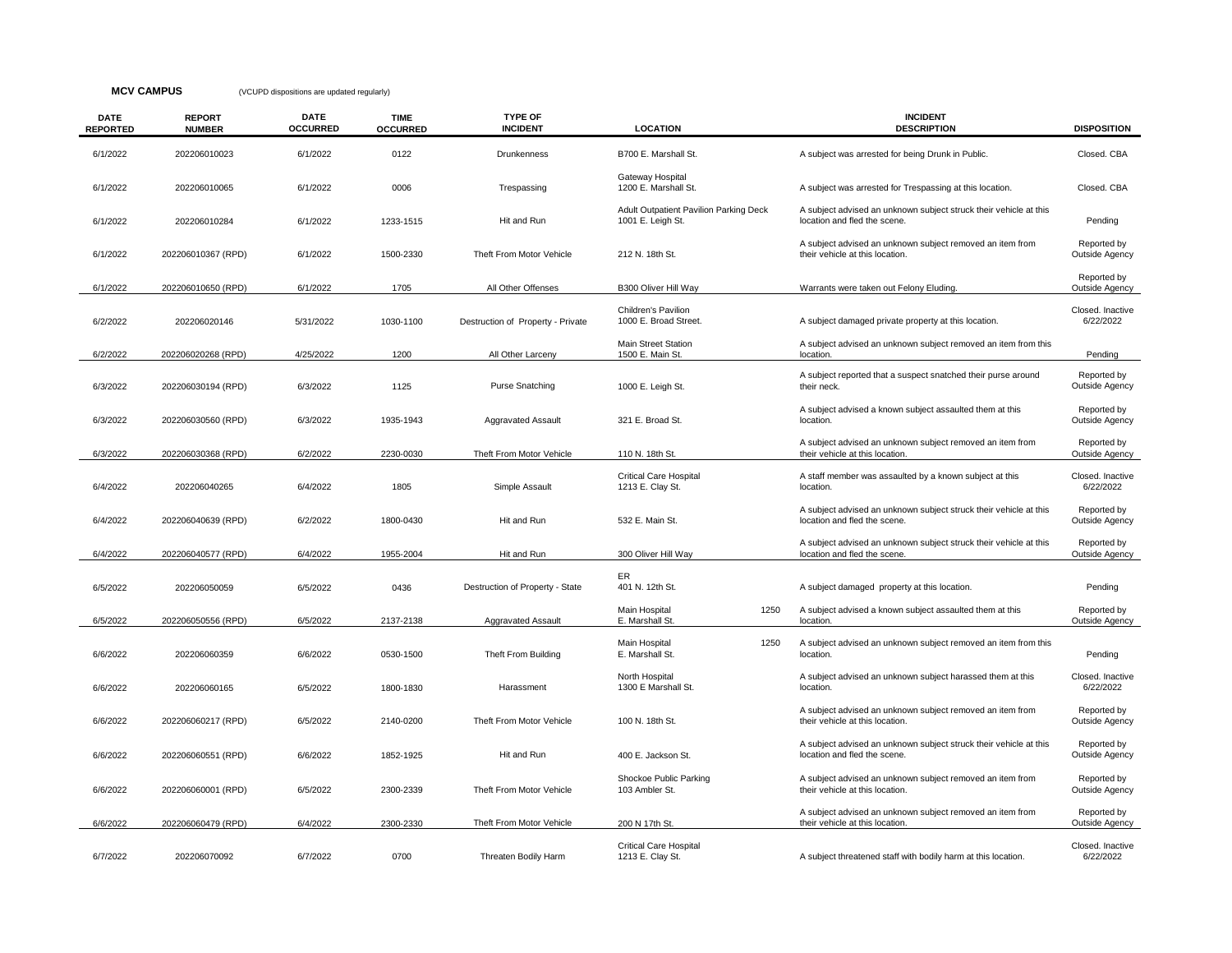| 6/7/2022  | 202206070235       | 6/7/2022  | 1552      | Simple Assault                               | <b>Critical Care Hospital</b><br>1213 E. Clay St.     | A staff member advised that a known subject assaulted them at<br>this location.                                    | Exceptionally<br>Cleared.<br>6/22/2022 |
|-----------|--------------------|-----------|-----------|----------------------------------------------|-------------------------------------------------------|--------------------------------------------------------------------------------------------------------------------|----------------------------------------|
| 6/7/2022  | 202206070273       | 6/7/2022  | 1200-1625 | Theft of Motor Vehicle Parts                 | A Lot<br>1616 E. Broad St.                            | A subject advised that an unknown subject stole a part from their<br>vehicle while it was parked at this location. | Closed, Inactive<br>6/22/2022          |
| 6/7/2022  | 202206070306       | 6/7/2022  | 1810-2001 | Destruction of Property- State               | N Deck<br>615 N. 10th St.                             | A staff member advised that a known subject damaged state<br>property at this location.                            | Exceptionally<br>Cleared.<br>6/22/2022 |
| 6/8/2022  |                    |           |           | NO REPORTABLE INFORMATION AT THIS TIME       |                                                       |                                                                                                                    |                                        |
| 6/9/2022  | 202206090286       | 6/9/2022  | 2038      | Destruction of Property- State               | I Lot<br>900 N. 7th St.                               | A staff member advised that a known subject damaged state<br>property at this location.                            | Closed. Inactive<br>6/22/2022          |
| 6/9/2022  | 202206090500 (RPD) | 6/8/2022  | 1815-0700 | Hit and Run                                  | B1700 E. Franklin St.                                 | A subject advised an unknown subject struck their vehicle at this<br>location and fled the scene.                  | Reported by<br>Outside Agency          |
| 6/9/2022  | 202206090073 (RPD) | 6/9/2022  | 0430-0550 | Destruction Of Property - Private            | 1000 N. 18th St.                                      | A subject damaged private property at this location.                                                               | Reported by<br>Outside Agency          |
| 6/10/2022 | 202206100475 (RPD) | 6/10/2022 | 0200      | All Other Larceny                            | Marriot<br>500 E. Broad St.                           | A subject advised an unknown subject removed an item from this<br>location.                                        | Reported by<br>Outside Agency          |
| 6/11/2022 | 202206110255       | 6/11/2022 | 2140      | Drug Violation/ Drug Equipment<br>Violations | ER<br>401 N. 12th St.                                 | A subject was in possession of a controlled substance.                                                             | Pending                                |
| 6/11/2022 | 202206120066 (RPD) | 6/11/2022 | 2345-0130 | Theft From Motor Vehicle                     | 10 N 5th St.                                          | A subject advised an unknown subject removed an item from<br>their vehicle at this location.                       | Reported by<br>Outside Agency          |
| 6/11/2022 | 202206110512 (RPD) | 6/11/2022 | 1630      | Hit and Run                                  | B1000 E Main St.                                      | A subject advised an unknown subject struck their vehicle at this<br>location and fled the scene.                  | Reported by<br>Outside Agency          |
| 6/11/2022 | 202206120188 (RPD0 | 6/11/2022 | 1005      | Destruction of Property - Private            | 100 N 6th St                                          | A subject damaged private property at this location.                                                               | Reported by<br>Outside Agency          |
| 6/12/2022 | 202206120246 (RPD) | 6/12/2022 | 0310-0315 | Hit and Run                                  | <b>Carpenter Theatre</b><br>212 N 7th St.             | A subject advised an unknown subject struck their vehicle at this<br>location and fled the scene.                  | Reported by<br>Outside Agency          |
| 6/12/2022 | 202206120308 (RPD) | 6/12/2022 | 1200-1400 | All Other Offenses                           | 700 E Main St.                                        | Vehicles were damaged while in the parking deck of this location.                                                  | Reported by<br>Outside Agency          |
| 6/13/2022 | 202206130208       | 6/13/2022 | 1444-1446 | Simple Assault                               | Main Hospital<br>1250 E. Marshall St.                 | Two staff members were assaulted by a known subject at this<br>location.                                           | Exceptionally<br>Cleared.<br>6/22/2022 |
| 6/13/2022 | 202206130177       | 6/13/2022 | 1130-1335 | Destruction of Property- State               | <b>Adult Outpatient Pavilion</b><br>1001 E. Leigh St. | A subject damaged property at this location.                                                                       | Pending                                |
| 6/13/2022 | 202206130238       | 6/13/2022 | 0640-1630 | Hit and Run                                  | D Deck<br>515 N. 13th St.                             | A subject advised an unknown subject struck their vehicle at this<br>location and fled the scene.                  | Pending                                |
| 6/13/2022 | 202206130176 (RPD) | 6/11/2022 | 1900-0958 | Burglary/ B&E - Commercial                   | <b>Grace Place Apartments</b><br>205 N 4th St.        | A subject advised that a unknown subject made unlawful entry at<br>this location and stole their property.         | Reported by<br>Outside Agency          |
| 6/13/2022 | 202206130326 (RPD) | 6/13/2022 | 0800-1330 | Theft From Motor Vehicle                     | 400 E. Franklin St.                                   | A subject advised an unknown subject removed an item from<br>their vehicle at this location.                       | Reported by<br>Outside Agency          |
| 6/13/2022 | 202206130485 (RPD0 | 6/13/2022 | 1752-1730 | Hit and Run                                  | B400 Oliver Hill Way                                  | A subject advised an unknown subject struck their vehicle at this<br>location and fled the scene.                  | Reported by<br>Outside Agency          |
|           |                    |           |           |                                              |                                                       |                                                                                                                    | Exceptionally                          |
| 6/14/2022 | 202206140178       | 6/14/2022 | 1136      | Simple Assault                               | Main Hospital<br>1250 E. Marshall St.                 | A staff member was assaulted by a known subject at this<br>location.                                               | Cleared.<br>6/22/2022                  |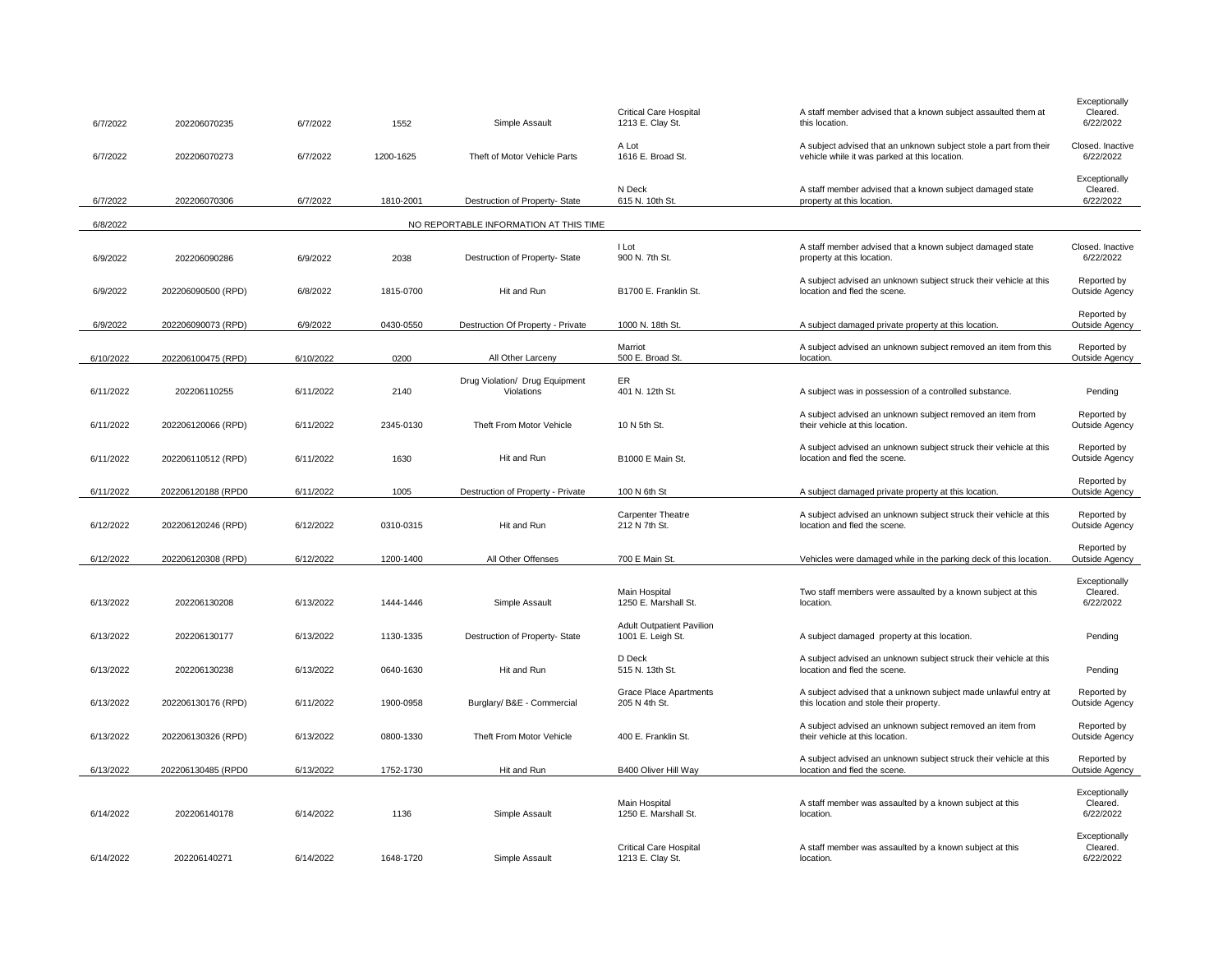| 6/14/2022 | 202206140273        | 6/14/2022          | 1245-1500 | Theft From Motor Vehicle              | <b>Ambulatory Care Center</b><br>417 N 11th St.       | A subject advised an unknown subject removed an item from<br>their vehicle at this location.                                                                                                                                                                                            | Pending                                |
|-----------|---------------------|--------------------|-----------|---------------------------------------|-------------------------------------------------------|-----------------------------------------------------------------------------------------------------------------------------------------------------------------------------------------------------------------------------------------------------------------------------------------|----------------------------------------|
| 6/14/2022 | 202206140525 (RPD)  | 6/14/2022          | 1939-1943 | Theft From Building                   | 312 E Broad St                                        | A subject advised an unknown subject removed an item from this<br>location.                                                                                                                                                                                                             | Reported by<br>Outside Agency          |
| 6/14/2022 | 202206140305 (RPD)  | 6/14/2022          | 1344-1345 | Hit and Run                           | 800 E. Franklin St.                                   | A subject advised an unknown subject struck their vehicle at this<br>location and fled the scene.                                                                                                                                                                                       | Reported by<br>Outside Agency          |
| 6/14/2022 | 202206140231 (RPD)  | 6/13/2022          | 2220-0700 | Theft From Motor Vehicle              | 1798 E. Clay St. & N. 18th St.                        | A subject advised an unknown subject struck their vehicle at this<br>location and fled the scene.                                                                                                                                                                                       | Reported by<br>Outside Agency          |
| 6/15/2022 | 202206150395        | 6/15/2022          | 2230      | Harassment                            | <b>Critical Care Hospital</b><br>1213 E. Clay St.     | A subject advised an unknown subject harassed them at this<br>location.                                                                                                                                                                                                                 | Closed. Inactive<br>6/22/2022          |
| 6/15/2022 | 202206150248        | 6/15/2022          | 0655-0615 | Theft of Motor Vehicle Parts          | A Lot<br>1607 E. Broad St.                            | A subject advised that an unknown subject stole a part from their<br>vehicle while it was parked at this location.                                                                                                                                                                      | Closed. Inactive<br>6/22/2022          |
| 6/15/2022 | 202206150068 (RPD)  | 6/15/2022          | 0441-0938 | Drug Violation/ Weapon Law Violations | B400 N 11th St.                                       | A subject was arrested for Possession of a Concealed Weapon,<br>Possession of a Schedule I/II Controlled Substance with the<br>Intent to Distribute, Possession of a firearm while in Possession<br>of a Schedule I/II Controlled Substance, and Possession of a<br>Firearm by a Felon. | Reported by<br>Outside Agency          |
| 6/15/2022 | 202206150616 (RPD)  | 6/15/2022          | 2259      | Hit and Run                           | 100 N. 18th St.                                       | A subject advised an unknown subject struck their vehicle at this<br>location and fled the scene.                                                                                                                                                                                       | Reported by<br>Outside Agency          |
| 6/16/2022 | 202206160016        | 6/2/2022-6/16/2022 | 2230-0039 | Fraud - Credit Card                   | VCU Health System<br>1200 E Broad St.                 | A subject advised an unknown subject used their credit card for<br>fraudulent charges at this location.                                                                                                                                                                                 | Closed, Inactive<br>6/22/2022          |
| 6/16/2022 | 202206160216        | 10/25/2021         | 1200      | <b>Identity Theft</b>                 | ER<br>401 N. 12th St.                                 | A subject advised that an unknown subject used their identity to<br>received medical treatment.                                                                                                                                                                                         | Closed. Inactive<br>6/22/2022          |
| 6/16/2022 | 202206160317 (RPD)  | 6/14-6/16/2022     | 0000-1300 | Impersonation                         | Main Hospital<br>1250 E Marshall St.                  | A subject called doctors trying to defraud them at this location.                                                                                                                                                                                                                       | Reported by<br>Outside Agency          |
| 6/16/2022 | 2022006160383 (RPD) | 6/16/2022          | 1420-1430 | Simple Assault                        | US Court of Appeals<br>1000 E Main St.                | A subject was assaulted at this location.                                                                                                                                                                                                                                               | Reported by<br>Outside Agency          |
| 6/17/2022 | 202206170050        | 6/17/2022          | 0235      | Sexual Battery                        | B1200 E. Clay St.                                     | A subject was arrested for Sexual Battery.                                                                                                                                                                                                                                              | Closed, CBA                            |
| 6/17/2022 | 202206190190        | 6/17/2022          | 2000-1500 | Theft From Building                   | Main Hospital<br>1250 E Marshall St.                  | A subject advised an unknown subject removed an item from this<br>location.                                                                                                                                                                                                             | Pending                                |
| 6/17/2022 | 202206190101 (RPD)  | 6/19/2022          | 0130      | Weapon Law Violations                 | 112 N 5th St.                                         | A subject was arrested for Possession of a Firearm by a<br>Convicted Felon at this location.                                                                                                                                                                                            | Reported by<br>Outside Agency          |
| 6/17/2022 | 202206170053 (RPD)  | 6/16/2022          | 2130-0100 | Theft From Motor Vehicle              | <b>Richmond Main Street Station</b><br>100 Ambler St. | A subject advised an unknown subject struck their vehicle at this<br>location and fled the scene.                                                                                                                                                                                       | Reported by<br>Outside Agency          |
| 6/18/2022 | 202206180674 (RPD)  | 6/18/2022          | 2320-2324 | Hit and Run                           | 10 N 14th St.                                         | A subject advised an unknown subject struck their vehicle and<br>fled the scene.                                                                                                                                                                                                        | Reported by<br>Outside Agency          |
| 6/18/2022 | 202206180377 (RPD)  | 6/18/2022          | 1543      | Simple Assault - Domestic             | B1700 E. Broad St.                                    | A subject advised that a known subject assaulted them at this<br>location.                                                                                                                                                                                                              | Reported by<br>Outside Agency          |
| 6/19/2022 | 202206190509 (RPD)  | 6/19/2022          | 1700-1715 | Fraud - Credit Card                   | 1701 E Broad St.                                      | A subject advised that an unknown subject made fraudulent<br>purchases on their credit card.                                                                                                                                                                                            | Reported by<br>Outside Agency          |
| 6/19/2022 | 202206190235 (RPD)  | 6/18/2022          | 1740-1016 | Theft From Motor Vehicle              | 1700 E Grace St.                                      | A subject advised an unknown subject removed an item from<br>their vehicle at this location.                                                                                                                                                                                            | Reported by<br>Outside Agency          |
| 6/21/2022 | 202206210037        | 6/21/2022          | 0545-0550 | Harassment                            | <b>Critical Care Hospital</b><br>1213 E Clay St.      | A staff member advised that a known subject is harassing staff<br>with their phone calls.                                                                                                                                                                                               | Closed. Inactive<br>6/22/2022          |
| 6/21/2022 | 202206210048        | 6/21/2022          | 0700-0730 | Destruction of Property - State       | N. 8th St. Parking Deck<br>656 N 8th St.              | A subject advised an unknown subject damaged state property<br>at this location.                                                                                                                                                                                                        | Exceptionally<br>Cleared.<br>6/22/2022 |